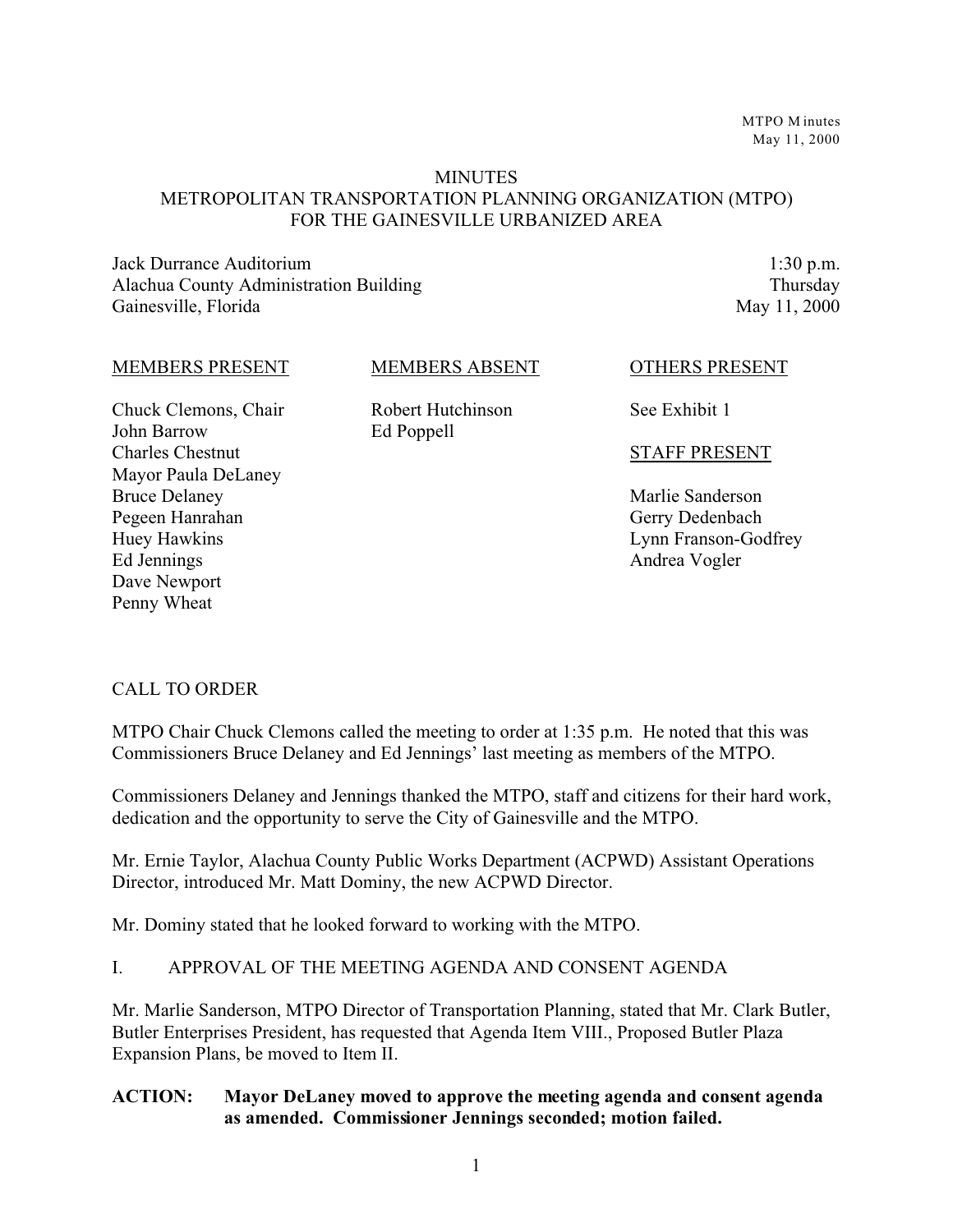#### **ACTION: Mayor DeLaney moved to approve the meeting agenda and consent agenda. Commissioner Delaney seconded; motion passed unanimously.**

## II. CITIZENS ADVISORY COMMITTEE (CAC) APPOINTMENTS

Mr. Sanderson stated that the MTPO needs to fill three vacant positions on its CAC. He said that three applicants have applied for these vacancies. He said that staff recommends that the MTPO fill three vacant positions on the CAC with the three applicants and specify which appointment receives a term through December 2000 and which two receive terms through December 2001. He added that, alternatively, the MTPO could appoint all three applicants to the CAC and request that the CAC have a drawing, at its next meeting, to decide which member will be appointed for a one year term and which members will be appointed for a two year term.

## **ACTION: Mayor DeLaney moved to appoint Jonathan Reiskind, Mike Wright and Nancy Gildersleeve to the CAC. Commissioner Wheat seconded; motion passed unanimously.**

## III. UNIVERSITY AVENUE/MAIN STREET CORRIDOR TRAFFIC ANALYSIS

Mr. Sanderson stated that, at its meeting on March 9, the MTPO approved the University Avenue/Main Street Corridor Traffic Analysis contract with Renaissance Planning Group (RPG). He said that, at today's meeting, Mr. Whit Blanton, RPG Vice President, will discuss the results of this traffic analysis that have been developed so far. He noted that, so far, five alternative two-lane configurations have been tested. He added that RPG will also test one additional configuration. He requested that the MTPO recommend which additional configuration should be tested.

Mr. Blanton gave a presentation concerning the University Avenue/Main Street Corridor Traffic Analysis and answered questions.

The MTPO discussed which additional configuration should be tested.

#### **ACTION: Commissioner Newport moved to recommend that the:**

- **1. sixth alternative to be tested have two lanes on West University Avenue from W. 34th Street to North/South Drive and two lanes on Main Street from Depot Avenue to N. 16th Avenue; and**
- **2. consultant provide information concerning the percent changes in roadway traffic as a result of the sixth alternative test and qualitative changes on the regional roadway network which affect quality of life issues compared to the other alternatives.**

## **Commissioner Hanrahan seconded.**

The MTPO continued to discuss which additional two-lane configuration should be tested.

#### **SUBSTITUTE MOTION: Commissioner Newport moved to recommend that the:**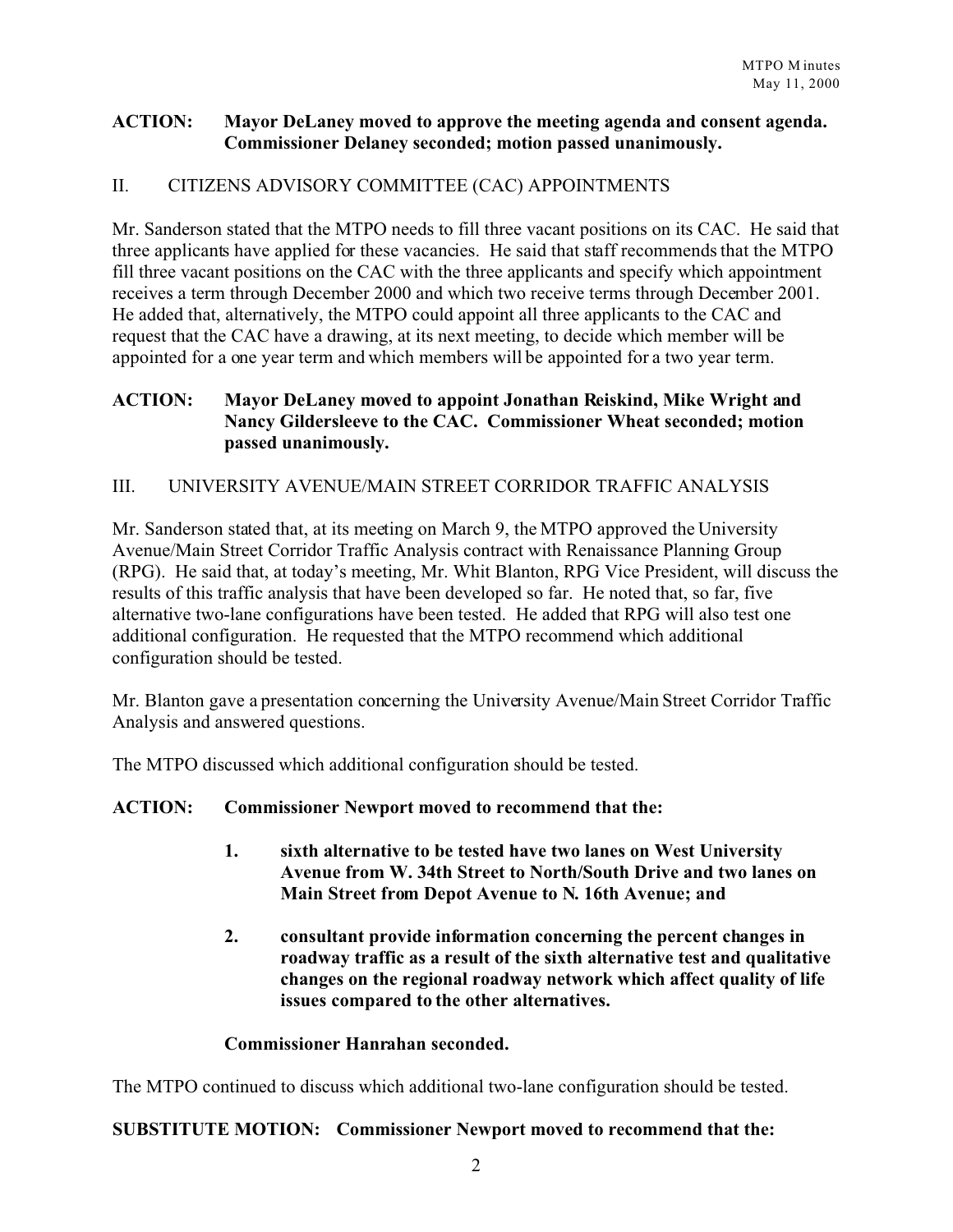- **1. sixth alternative to be tested have two lanes on West University Avenue from W. 34th Street to North/South Drive and two lanes on Main Street from Depot Avenue to N. 16th Avenue;**
- **2. sixth alternative identify strategies to enhance efficient transportation flow on alternative corridors on regional roadways in response to the results from the UM Alternative- University Avenue from W. 34th Street to Waldo Road/Main Street from Depot Avenue to N. 16th Avenue; and**
- **3. consultant provide the percent changes in roadway traffic as a result of the sixth alternative test and qualitative changes on the regional roadway network which affect quality of life issues compared to the other alternatives.**

#### **Commissioner Hanrahan seconded; motion passed unanimously.**

- IV. STATE ROADS (SR) 26 AND 26A-
	- 1. WEST OF W. 34<sup>TH</sup> STREET

Mr. Sanderson provided background information concerning this agenda item. He said that the CAC, TAC, Bicycle/Pedestrian Advisory Board (B/PAB) and MTPO staff recommendations concerning this issue are included in the meeting materials. He noted that additional TAC, CAC and MTPO staff recommendations were distributed at today's meeting. He stated that, yesterday, the TAC approved a motion to recommend that the MTPO defer action regarding SR 26/26A east of W. 34th Street to its June meeting because information in the University Avenue/Main Street Traffic Analysis final report could affect TAC recommendations for these two roads. He said that this recommendation was developed with the understanding that the MTPO could provide final recommendations concerning this project to FDOT at its June meeting when adopting its five-year Transportation Improvement Program (TIP).

The following individuals spoke concerning this agenda item:

John Reiskind Cindy Smith Susan Wright

A member of the MTPO requested that photo renderings of all proposed modifications to the intersection of W. 34<sup>th</sup> Street and SR 26A be provided at the next meeting.

#### **It was a consensus of the MTPO to schedule another SR 26/26A "Walk Around" and to defer action on this agenda item to the June 8 meeting.**

# 2. W. 34TH STREET TO NORTH/SOUTH DRIVE

Mr. Sanderson reiterated his statement that, yesterday, the TAC approved a motion to recommend that the MTPO defer action regarding SR 26/26A east of W. 34th Street to its June meeting because information in the University Avenue/Main Street Traffic Analysis final report could affect TAC recommendations for these two roads. He said that this recommendation was developed with the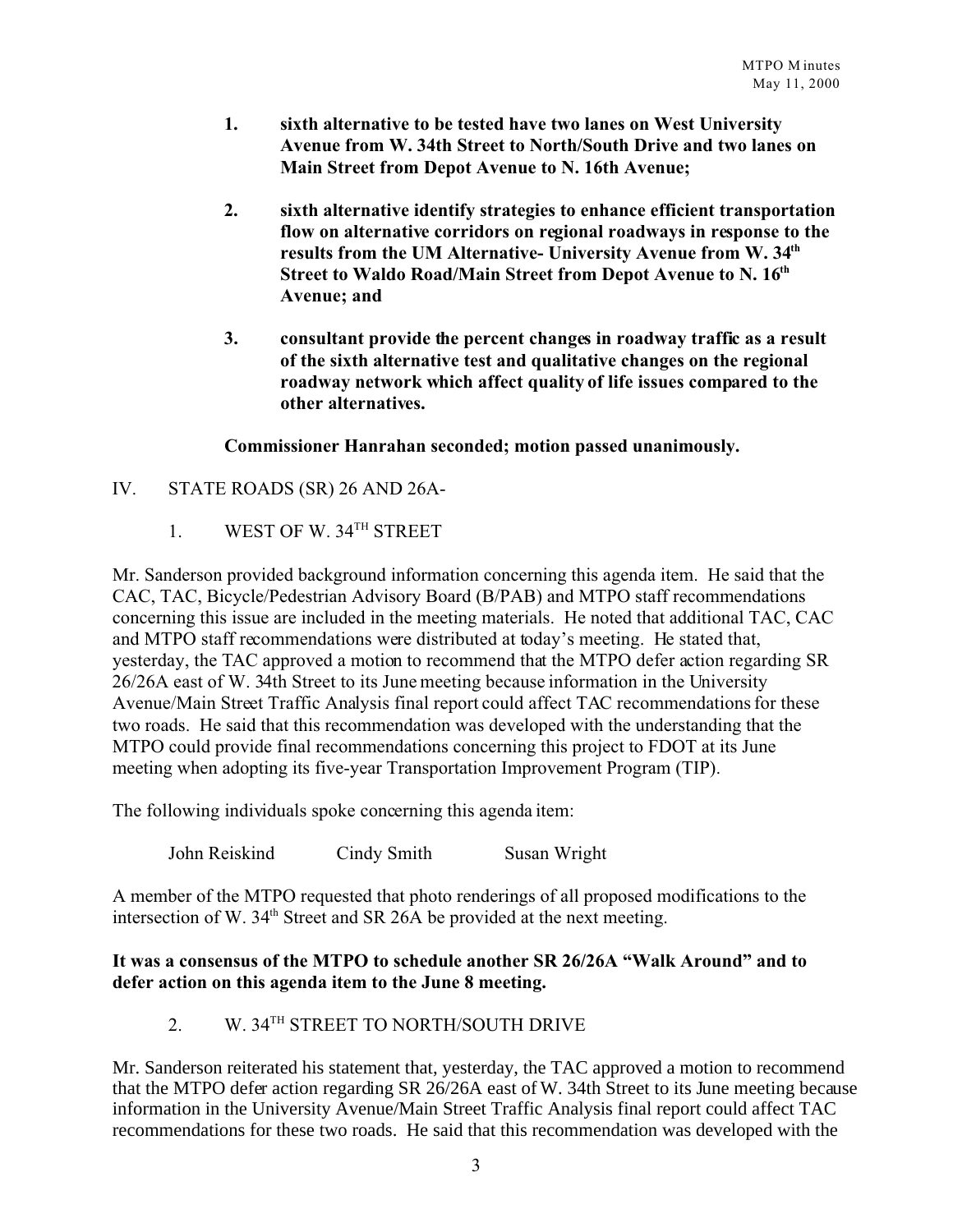understanding that the MTPO could provide final recommendations concerning this project to FDOT at its June meeting when adopting its five-year TIP.

#### **It was a consensus of the MTPO to defer this agenda item to the June 8 meeting.**

#### V. SR 20 (HAWTHORNE ROAD) LANDSCAPE PLAN

Mr. Sanderson provided background information concerning this agenda item.

A member of the MTPO reviewed a list of concerns about the SR 20 Landscape Plan from Ms. Meg Neiderhofer, City of Gainesville Arborist.

A member of the MTPO asked whether the Design Team Subcommittee could schedule a meeting to review Ms. Neiderhofer's concerns.

Mr. Rob Ayers, FDOT District 2 Regional Planning Administrator, explained that FDOT is already behind schedule on this project. He said that, in order to begin planting in the fall, the MTPO needs to take final action concerning this issue at today's meeting.

#### **ACTION: Commissioner Chestnut moved to approve the proposed SR 20 Landscape Plan with the following conditions:**

- **1. that the revisions described in Exhibits 2 and 3 are incorporated into the final plan;**
- **2. that the landscaped areas be maintained by FDOT; and**
- **3. where FDOT maintenance requirements conflict with the Design Team recommendations, FDOT and the MTPO should negotiate a resolution.**

#### **Commissioner Jennings seconded.**

The MTPO continued to discuss the SR 20 Landscape Plan.

#### **SUBSTITUTE MOTION: Commissioner Wheat moved to approve the proposed SR 20 Landscape Plan with the following conditions:**

- **1. the revisions described in Exhibits 2 and 3 are incorporated into the final plan;**
- **2. the landscaped areas be maintained by FDOT;**
- **3. where FDOT maintenance requirements conflict with the Design Team recommendations, FDOT and the MTPO should negotiate a resolution;**
- **4. FDOT and the MTPO Design Team continue to discuss the items listed in Ms. Meg Niederhofer's recent e-mail concerning this issue;**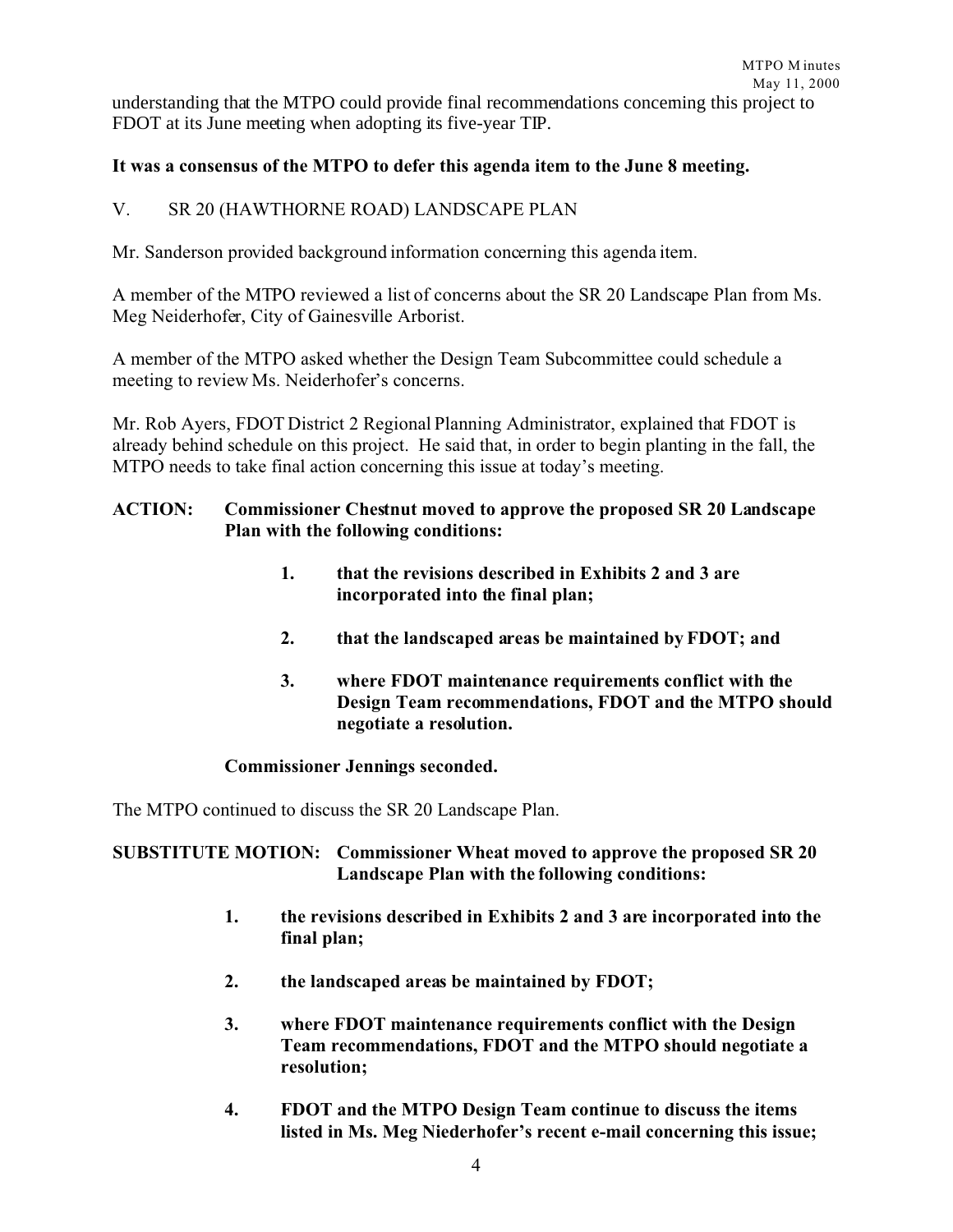#### **5. that MTPO staff report the results of this discussion to the MTPO.**

#### **Commissioner Barrow seconded; motion passed seven to one.**

#### VI. TRANSPORTATION DISADVANTAGED PROGRAM- COORDINATOR SELECTION STATUS REPORT

Mr. Sanderson gave a status report concerning the competitive selection process to select the Community Transportation Coordinator for Alachua County.

#### **ACTION: Commissioner Wheat moved to schedule an MTPO meeting on June 8 from 5:30 pm. to 7:00 p.m. to develop its recommendation concerning the Alachua County Community Transportation Coordinator Selection. Commissioner Chestnut seconded; motion passed unanimously.**

Mr. Sanderson asked whether the MTPO would like the respondents to make presentations at the June 8 meeting.

#### **ACTION: Commissioner Chestnut moved to not hear presentations by the respondents to the Request for Proposals for Alachua County Community Transportation Coordinator at the June 8, 2000 MTPO meeting. Mayor DeLaney seconded; motion passed unanimously.**

Mr. Sanderson asked whether the MTPO would like staff to provide each member of the MTPO a copy of the proposals. He noted that the proposals are quite lengthy. He said that staff recommends that each member of the MTPO receive the Executive Summaries and Transition Plans from each of the proposals.

## **ACTION: Commissioner Wheat moved to request that ATC/Intellitran's transition plan be provided to members of the MTPO. Commissioner Delaney seconded; motion passed unanimously.**

#### VII. ARCHER ROAD AND SW 91ST STREET ROUNDABOUT

Mr. Sanderson stated that Mr. David Coffey, Haile Plantation Corporation Attorney and Mr. Bob Rowe, H.G. Joint Venture, have requested the opportunity to discuss the current status of the Archer Road and SW 91<sup>st</sup> Street roundabout project with the MTPO at today's meeting.

Mr. Bob Rowe stated that, in order to meet the requirements of their development order, Haile Plantation is required to construct a signal at the intersection of Archer Road and SW 91<sup>st</sup> Street. He said that Haile Plantation would like to construct a roundabout at this intersection. He said he is faced with two major problems:

- 1. the Alachua County Public Works Department (ACPWD) and FDOT currently do not support the construction of a roundabout at this intersection; and
- 2. according to the MTPO's adopted Long Range Transportation Plan (LRTP), Archer Road from Tower Road to SW 91<sup>st</sup> Street, will be widened to four lanes sometime in the future. He said he is concerned that, if Haile Plantation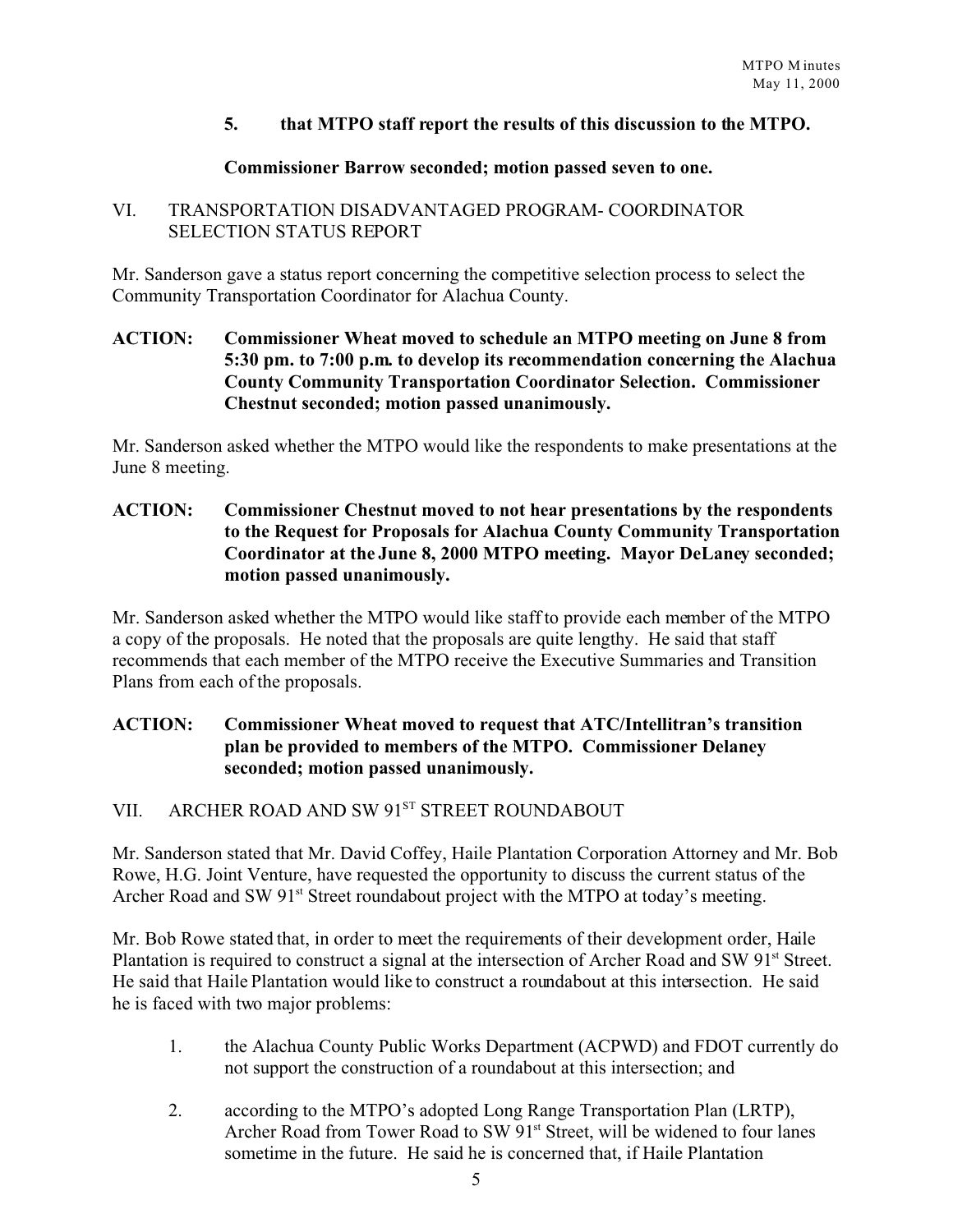constructs a roundabout at this intersection now, they will be required to reconstruct the roundabout when this segment of Archer Road is widened.

The MTPO discussed the Archer Road and SW 91<sup>st</sup> Street roundabout.

#### **ACTION: Commissioner Newport moved to:**

- **1. send letters to the FDOT and ACPWD requesting that they reconsider their position that a roundabout would not be appropriate at the intersection of Archer Road and SW 91st Street; and**
- **2. request that FDOT and ACPWD report back on this issue after reconsidering the feasibility of constructing a roundabout at this intersection.**

#### **Commissioner Hanrahan seconded.**

Mr. Taylor stated that this segment of Archer Road will be modified from a rural to an urban section sometime in the future. He said that he does not feel that a roundabout would be appropriate, for this intersection, at this time. He added that, when this segment is widened to four lanes, this intersection would be an excellent candidate for a roundabout. He suggested that a signal be constructed now and the feasibility of constructing a roundabout be revisited when this section of Archer Road is widened.

Mr. Rowe said that, if a temporary signal were constructed at the intersection of Archer Road and SW 91<sup>st</sup> Street, Haile Plantation would suggest that Alachua County escrow funds to build a roundabout when Archer Road is widened to four lanes.

A member of the MTPO suggested that Mr. David Wagner, Alachua County Attorney, prepare a report indicating what changes would need to be made to the Development of Regional Impact (DRI) development order to permit Alachua County to fund the construction of a temporary signal at Archer Road and SW 91<sup>st</sup> Street and to escrow funds from Haile Plantation to build a roundabout when Archer Road is widened to four lanes.

#### **SUBSTITUTE MOTION: Commissioner Newport moved to:**

- **1. send letters to the FDOT and ACPWD requesting that they reconsider their position that a roundabout would not be appropriate at the intersection of Archer Road and SW 91st Street;**
- **2. request that FDOT and ACPWD report back on this issue after reconsidering the feasibility of constructing a roundabout at this intersection; and**
- **3. request that Mr. David Wagner, MTPO Attorney, prepare a report indicating what changes would need to be made to the DRI's Development Order to permit Alachua County to fund the construction of a temporary signal at Archer Road and SW 91st Street**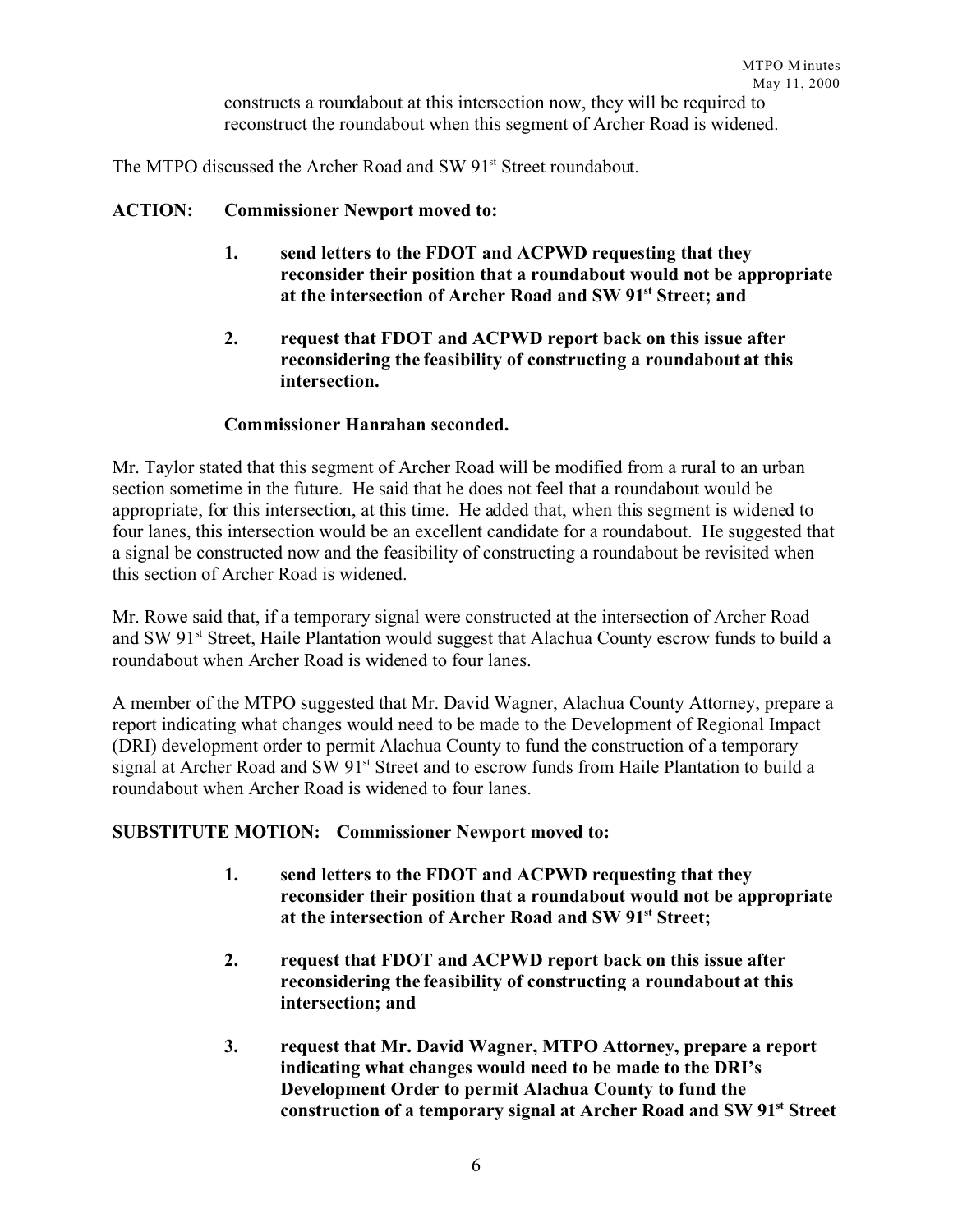## **and to escrow funds from Haile Plantation to build a roundabout when Archer Road is widened to four lanes.**

#### **Commissioner Hanrahan seconded; motion passed unanimously.**

#### VIII. PROPOSED BUTLER PLAZA EXPANSION PLANS

Mr. Sanderson stated that the Alachua County Commission has requested this agenda item to give Mr. Clark Butler an opportunity to discuss proposed expansion plans and transportation modifications in the Butler Plaza area.

Mr. Butler discussed the proposed expansion plans and answered questions.

The following individuals spoke concerning this agenda item:

| Wayne Bowers | <b>Bill Lecher</b> | James Quincy |
|--------------|--------------------|--------------|
| Randall Reid | <b>Bob Rohlack</b> | Cindy Smith  |

#### **Chair Clemons instructed staff to refer the Butler Plaza expansion project to the MTPO Advisory Committees.**

## IX. NEXT MTPO MEETING

Mr. Sanderson stated that the next MTPO meeting is currently scheduled for June 8 at 5:30 p.m.

#### X. COMMENTS

#### A. MTPO MEMBERS

There were no MTPO member comments.

#### B. CITIZENS

There were no citizen comments.

#### C. CHAIR'S REPORT

Chair Clemons thanked those who telephoned with comments.

#### ADJOURNMENT

Chair Clemons adjourned the meeting at 5:10 p.m.

Date Robert Hutchinson Secretary/Treasurer

\\Mike\public\em00\mtpo\minutes\May11.wpd

 $\_$  , and the set of the set of the set of the set of the set of the set of the set of the set of the set of the set of the set of the set of the set of the set of the set of the set of the set of the set of the set of th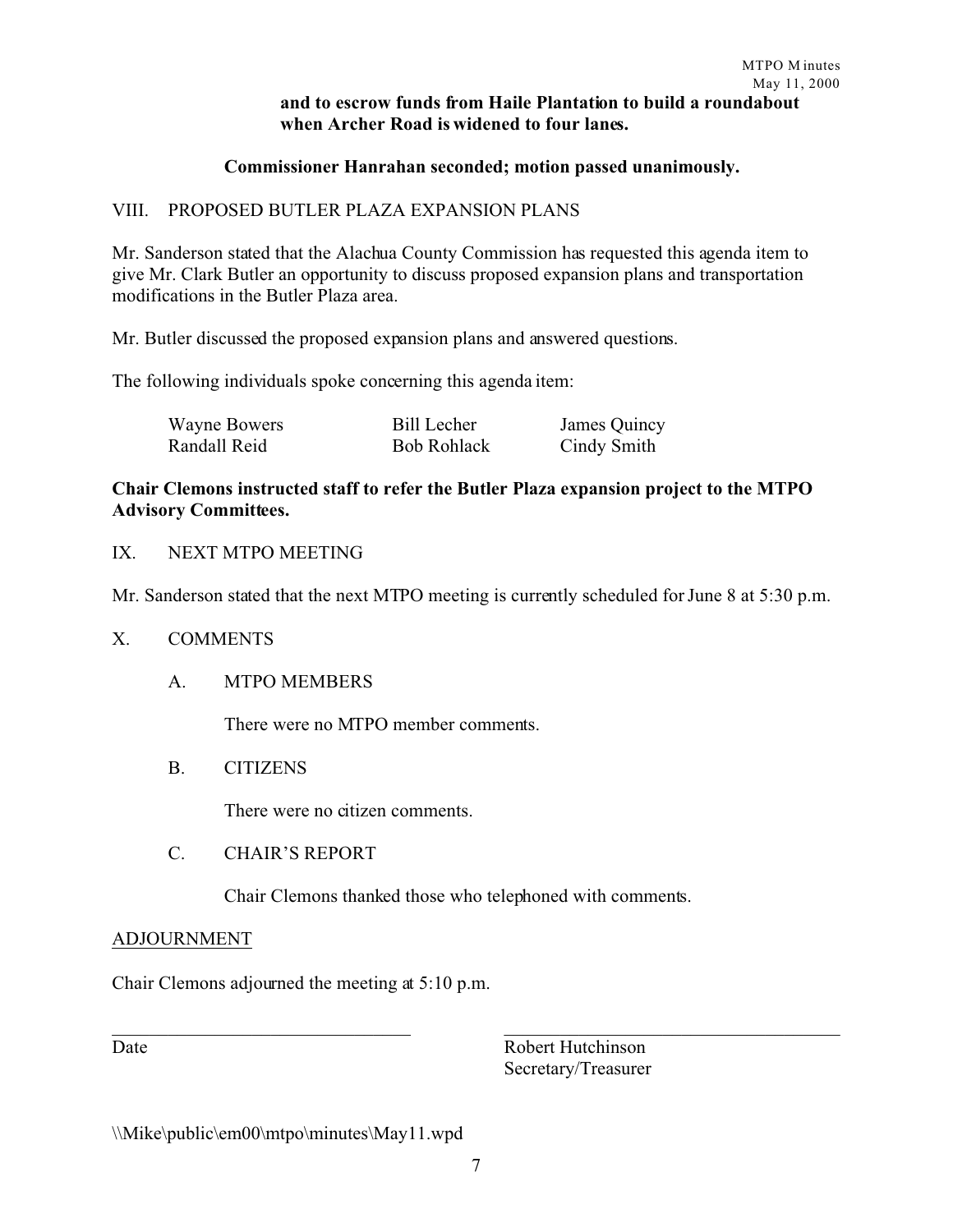#### **CONSENT AGENDA METROPOLITAN TRANSPORTATION PLANNING ORGANIZATION FOR THE GAINESVILLE URBANIZED AREA**

**Jack Durrance Auditorium Thursday, 1:30 p.m. County Administration Building Gainesville, Florida**

#### **STAFF RECOMMENDATION**

| CA.1 | <b>MTPO Minutes-April 6, 2000</b>                                                                                                 | <b>APPROVE MINUTES</b>                               |  |  |
|------|-----------------------------------------------------------------------------------------------------------------------------------|------------------------------------------------------|--|--|
|      | This set of MTPO minutes is ready for review and approval                                                                         |                                                      |  |  |
| CA.2 | Fiscal Year 2000/2001 Unified<br><b>Planning Work Program (UPWP)</b>                                                              | <b>APPROVE UPWP</b>                                  |  |  |
|      | This time each year, the MTPO approves a budget for the coming year                                                               |                                                      |  |  |
| CA.3 | <b>NW 34th Street Intersection</b><br><b>Modifications</b>                                                                        | <b>APPROVE DESIGN TEAM</b><br><b>RECOMMENDATIONS</b> |  |  |
|      | The recommendations are to maintain the existing intersection geometry with<br>upgraded traffic signals and pedestrian crosswalks |                                                      |  |  |
| CA.4 | <b>US 441 at Gainesville High School-</b><br><b>Access Modifications</b>                                                          | <b>APPROVE DESIGN TEAM</b><br><b>RECOMMENDATIONS</b> |  |  |
|      | The Design Team is recommending that the MTPO approve FDOT's plans                                                                |                                                      |  |  |
| CA.5 | <b>Transportation Enhancement</b><br><b>Program Applications</b>                                                                  | <b>APPROVE JOINT</b><br><b>RECOMMENDATIONS</b>       |  |  |
|      | The MTPO needs to decide if it wants to submit any new applications this year<br>(application deadline is June 15)                |                                                      |  |  |
| CA.6 | <b>Transportation Disadvantaged Program-</b>                                                                                      |                                                      |  |  |
|      | 1.<br><b>Voting and Alternate Mass</b><br><b>Transit Representatives</b>                                                          | <b>APPOINT MR. LOGAN</b><br><b>AND MR. GOMEZ</b>     |  |  |
|      | The City is recommending that $Mr$ Logan and $Mr$ Gomez be annointed as the                                                       |                                                      |  |  |

The City is recommending that Mr. Logan and Mr. Gomez be appointed as the voting and alternate representatives respectively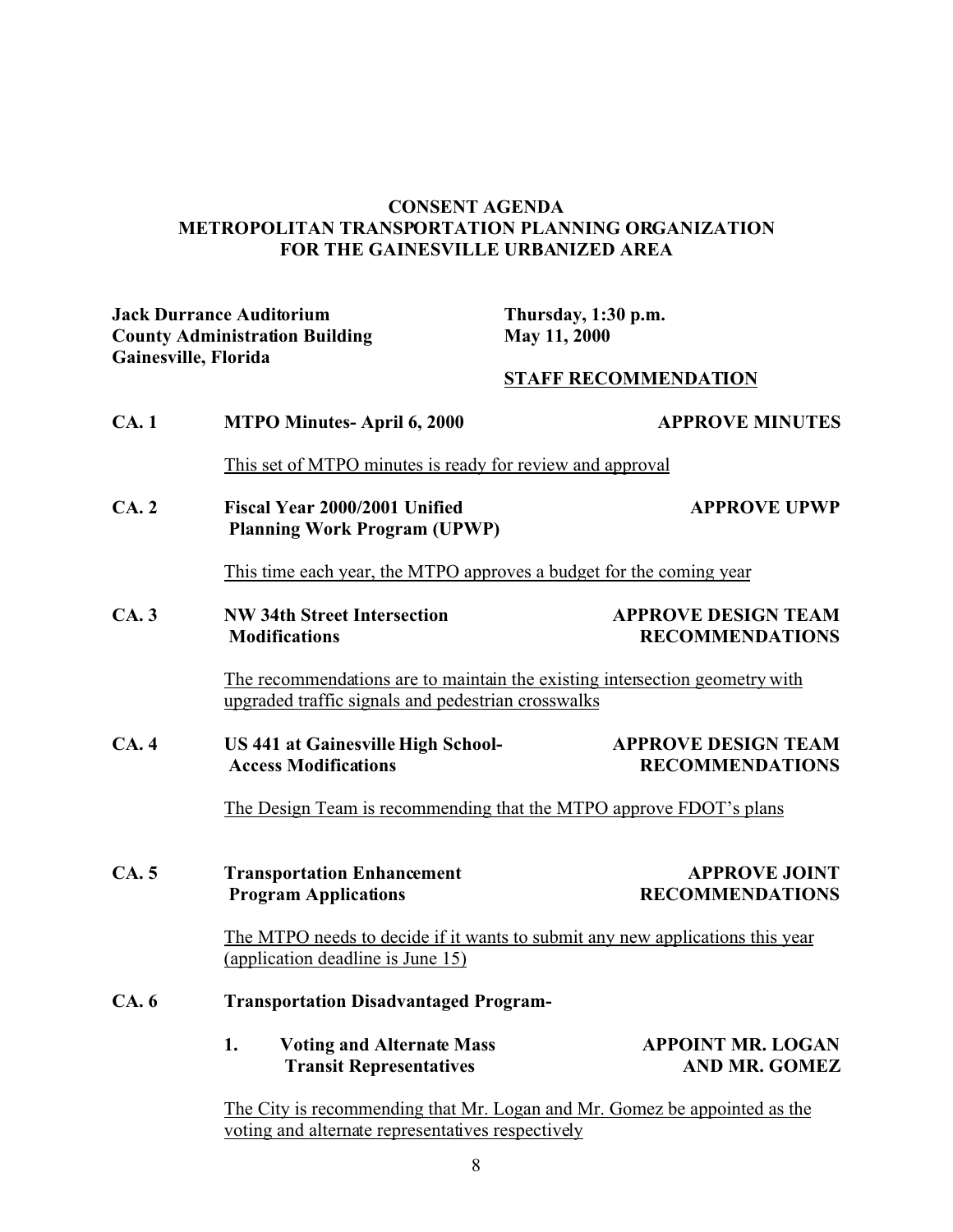|              | 2.                                                                                                                    | <b>Board Member Service</b><br><b>Appreciation Resolution</b>                                                                        | <b>APPROVE RESOLUTION</b>                                                           |  |
|--------------|-----------------------------------------------------------------------------------------------------------------------|--------------------------------------------------------------------------------------------------------------------------------------|-------------------------------------------------------------------------------------|--|
|              | Mr. John Howell, Department of Labor and Employment Security, has recently<br>resigned from the Coordinating Board    |                                                                                                                                      |                                                                                     |  |
|              | 3.                                                                                                                    | <b>Coordinator Annual</b><br><b>Evaluation</b>                                                                                       | <b>FOR INFORMATION ONLY</b>                                                         |  |
|              | The Coordinating Board has approved the annual evaluation of CTS                                                      |                                                                                                                                      |                                                                                     |  |
|              | 4.                                                                                                                    | <b>Status Report</b>                                                                                                                 | <b>FOR INFORMATION ONLY</b>                                                         |  |
|              |                                                                                                                       | The MTPO has asked for monthly status reports regarding CTS' progress in<br>implementing the City audit recommendations              |                                                                                     |  |
| CA.7         |                                                                                                                       | <b>US 441 Scenic Highway</b><br><b>Designation</b>                                                                                   | <b>FOR INFORMATION ONLY</b>                                                         |  |
|              |                                                                                                                       | does not need to submit an enhancement application                                                                                   | FDOT has agreed to fund the Corridor Management Plan, therefore, the MTPO           |  |
| CA.8         |                                                                                                                       | <b>June 8 Public Hearings-Display Ads</b>                                                                                            | <b>FOR INFORMATION</b><br><b>ONLY</b>                                               |  |
|              |                                                                                                                       | approving its Transportation Improvement Program (TIP)                                                                               | <u>On June 8, the MTPO will conduct the Main Street public hearing and consider</u> |  |
| CA.9         | <b>Status Reports</b>                                                                                                 |                                                                                                                                      |                                                                                     |  |
|              | 1.                                                                                                                    | <b>Long Range Transportation</b><br>Plan                                                                                             | FOR INFORMATION ONLY                                                                |  |
|              | Enclosed are materials prepared by Mr. Whit Blanton, MTPO Consultant, that<br>discuss the current status of this plan |                                                                                                                                      |                                                                                     |  |
|              | 2.                                                                                                                    | <b>TCSP Grant</b>                                                                                                                    | <b>FOR INFORMATION ONLY</b>                                                         |  |
|              |                                                                                                                       | Enclosed are materials prepared by Mr. Whit Blanton, MTPO Consultant, that<br>discuss the current status of this grant               |                                                                                     |  |
| <b>CA.10</b> |                                                                                                                       | <b>Draft Year 2020 Revenue Forecasts</b>                                                                                             | <b>FOR INFORMATION ONLY</b>                                                         |  |
|              |                                                                                                                       | FDOT has developed forecasts of revenue that are projected to be available to<br>fund projects in the long range transportation plan |                                                                                     |  |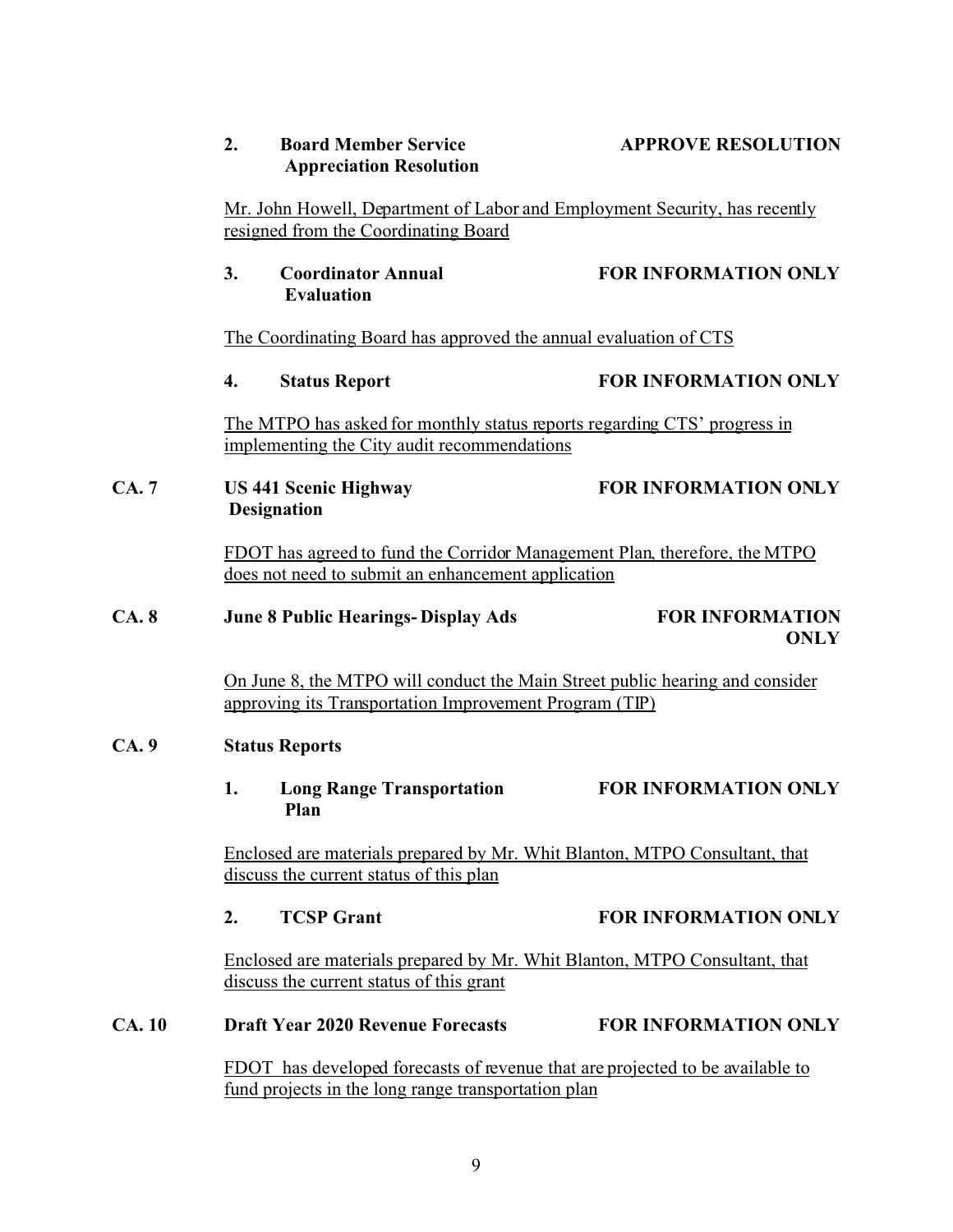## **CA. 11 Recent MTPO Correspondence FOR INFORMATION ONLY (Without enclosures)**

- 1. MTPO City and County letters dated April 10, 2000<br>2. MTPO Local Legislative Delegation letters dated Ar
- 2. MTPO Local Legislative Delegation letters dated April 11, 2000- Senate Bill 862
- 3. MTPO Local Legislative Delegation letters dated April 11, 2000- Senate Bill 0152 and House Bill 0859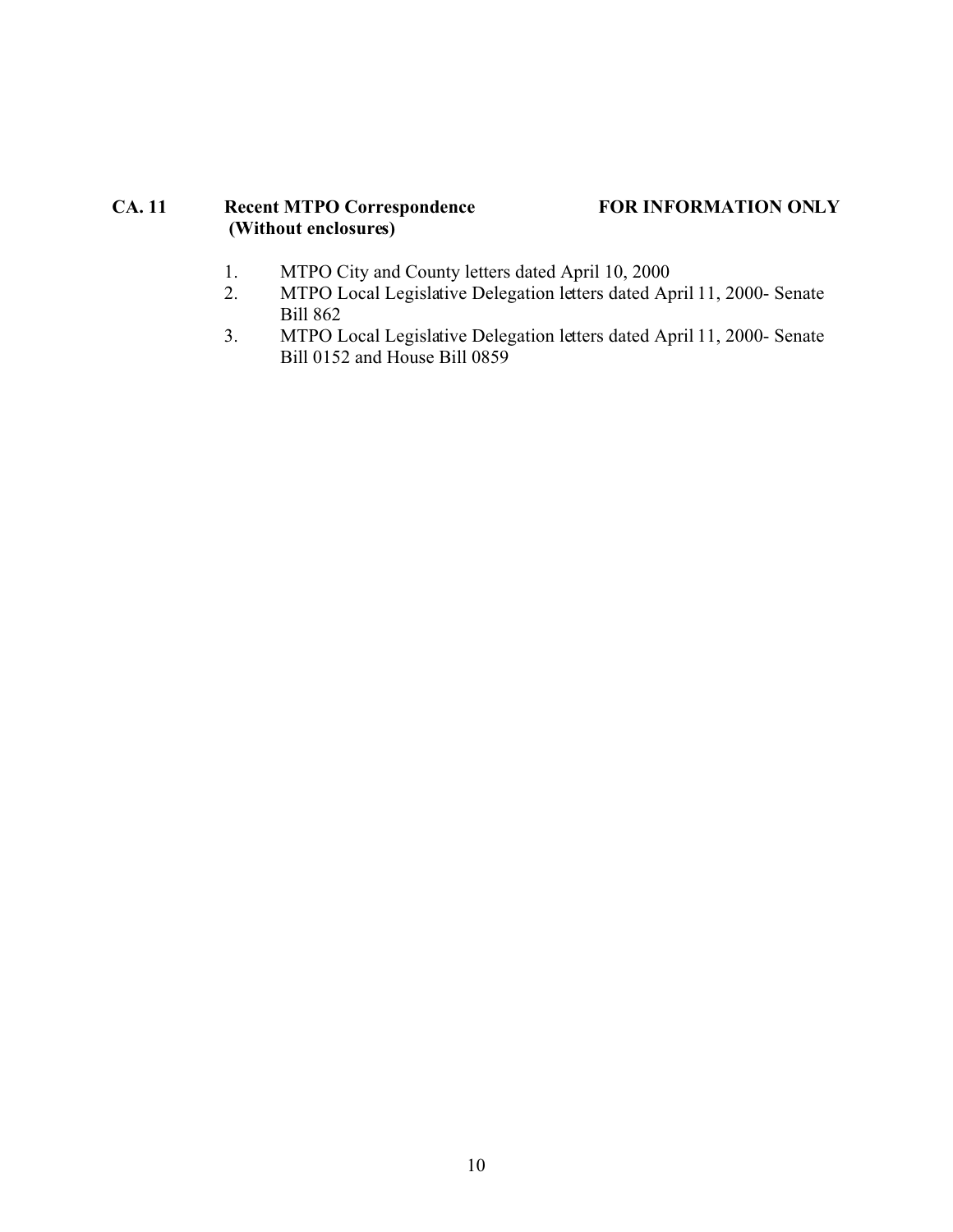#### **EXHIBIT 1**

#### OTHERS PRESENT

Rob Ayers Whit Blanton Gertrude Block H.R. Block Wayne Bowers Bill Brown Susan Brown Clark Butler Debra Butler Chuck Chestnut David Coffey Laura Dedenbach James Dees Linda Dixon Matt Dominy Arnall Downs Rae Marie Gilbert Sharon Hawkey Huey Hawkins Fred Henderson Charles Keister John Kingsolver Bill Lecher Jeff Logan Rodney Long Marge Malagodi Marion Mark Clay Martin Tony Martinez-Malo Warren Nielsen Chandler Otis Sarah Poll James Quincy Randall Reid Jon Reiskind Bob Reller Bob Rohlack Bob Rowe Phyllis Saarinen Gail Sasnett-Stauffer Teresa Scott Cindy Smith Ryan Solis-Rios

Dewayne Stidham Ernie Taylor Tim Vaughan Dave Wagner Mike Winter Scott Woodman Fred Wright Mike Wright Susan Wright